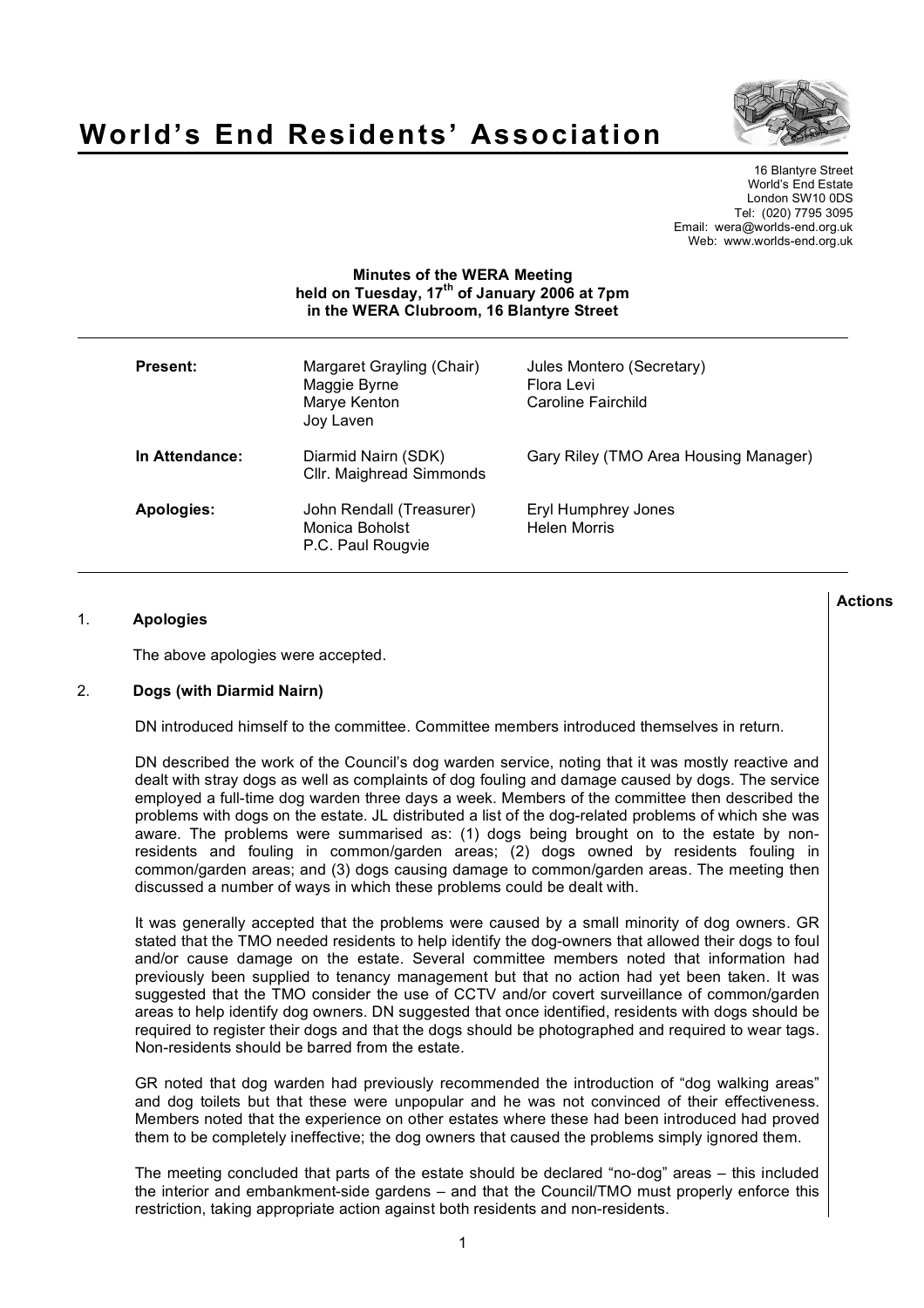It was noted that residents required the landlord's permission to keep animals but that this was not enforced in any way and that recent efforts to establish a "dog register" had been unsuccessful. It was also noted that the number of dogs on the estate was growing; at least five dogs had been purchased over the Christmas period. The meeting agreed that the Council/TMO must enforce the existing tenancy/leasehold conditions and recommended that the Council/TMO alter future tenancy and leasehold agreements so that they explicitly stated that dogs were not permitted and that existing dogs could not be "replaced" once they died. GR stated that he believed that the TMO's long-term aim was to achieve an outright ban on dogs on its estates.

GR stated that the TMO and the Council's Environmental Health/Dog Warden service would be investigating all of the possibilities discussed and would report back to WERA. GR said the TMO hoped to hold the first meeting within the next couple of weeks.

DN then left the meeting.

#### 3. **Cleaning**

JM described the events of the previous fortnight: a number of committee members and residents had brought issues with the cleaning of the estate to the attention of Gordon Perry. This had then resulted in GR and Alasdair Manson carrying out an inspection of the estate the previous week. JM distributed copies of the report that had subsequently been produced.

GR stated that he was aware of the dissatisfaction with the cleaning service but believed that many parts of the estate, particularly external areas such as the Piazza, were cleaned regularly and properly and that this had been found to be the case during the inspection. It was pointed out that this was also the committee's opinion, as could be seen from previous correspondence on the issue of cleaning. The problem was that many parts of the interior of the estate, as well as many of the less-frequented areas, were not cleaned properly or regularly and that despite pointing this out on numerous occasions there appeared to be little or no sign of change or improvement.

GR stated that he had discussed the issues at length with the Cleaning Contracts Manager and suggested that members of the committee participate in regular (e.g. six-weekly) inspections of the estate. Several committee members expressed a willingness to participate in such inspections but pointed out that previous inspections had failed to produce any kind of noticeable improvement; the contractor failed to act on the issues raised and the TMO did not carry out any enforcement action.

A number of outstanding cleaning issues were identified:

- Staining on the new walkway surface (which repeated cleaning had failed to remove).
- Tyre marks on the new walkway surface (which repeated cleaning had failed to remove).<br>• Dumped rubbish (and the fact that the cleaning staff removed dumped rubbish from bo
- Dumped rubbish (and the fact that the cleaning staff removed dumped rubbish from both outside individual properties and rubbish chutes without reporting it to the estate staff).
- Dumped rubbish on the piazza (apparently from users of the church hall).
- Items of rubbish being thrown from balconies/windows onto the balconies/roofs below.

GR agreed that there were issues with regards to dealing with dumped rubbish; the removal of such rubbish by the cleaning contractor without notifying the estate staff made investigation impossible. It was suggested the TMO make use of the PCSOs to identify and act against those dumping rubbish. An "early morning patrol" by PCSOs had been proposed at the recent Ward Panel meeting. This would allow the TMO/PCSOs to act on dumped rubbish before the cleaning staff removed it.

JM noted that the cleaning schedules in the lift lobby notice boards were out of date. GR stated that they were in the process of being updated to include the walkways and lifts. It was noted that it was still practically impossible for residents and committee members to confirm that much of the periodic cleaning (including that to the communal walkways, lifts and stairwells) was actually being carried out. As a result many residents believed that this cleaning was simply not taking place.

#### 4. **Minutes of Previous Meetings**

# 4.1 *Minutes of the meeting of the 11th of October 2005*

These minutes were approved.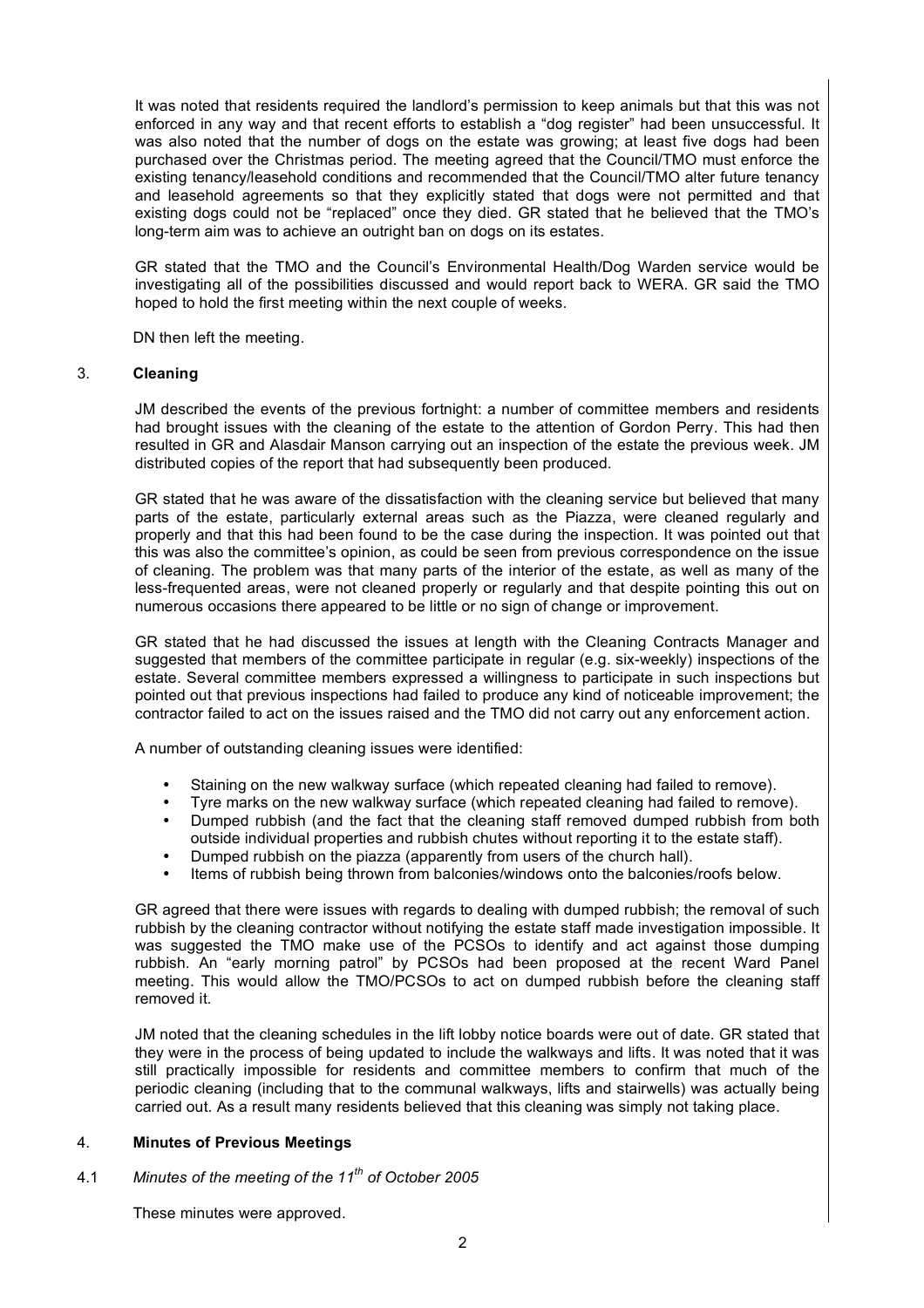4.2 *Minutes of the meeting of the 29th of November 2005*

These minutes were approved.

4.3 *Minutes of the meeting of the 12th of December 2005*

These minutes were approved.

# 5. **Matters Arising**

5.1 *Minutes of the meeting of the 11th of October 2005*

GR stated that the code-of-conduct for contractors had been completed and copies were now being distributed to all contractors by the caretaking staff.

5.2 *Minutes of the meeting of the 29th of November 2005*

GR said he had investigated the "upgrade" of the WERA clubroom lights. He suggested "lowering" the bulbs, increasing their wattage and changing the glass covers.

5.3 *Minutes of the meeting of the 12th of December 2005*

JM stated that he had forwarded the Committee's comments and observations on the proposed security works. JM stated that he had asked Jessica Davies from the Regeneration Trust to forward copies of the proposed extension to units 8, 9 and 10 World's End Place to WERA once they had been prepared for submission as part of the planning application.

# **Estate Managers Update**

- 5.4 GR said that he had met with Valerie Sharples, Ayo Sobowale and Chris Lloyd prior to the Christmas break with regards to the proposed security system. GR stated that the TMO now intended the CCTV and zoning/door-entry works to proceed as a single project. He had therefore suggested that the sites for the CCTV cameras be re-evaluated as their suitability and/or usefulness depended on whether or not the zoning was in place. GR stated that there was only one legal issue outstanding (a single lease remained to be varied) but that Gordon Perry had given the works the go-ahead in any case as this was expected to be resolved in good time.
- 5.5 GR stated that he was on a focus group for the TMO's resident reward scheme. MG noted that Tenant Participation had asked for volunteers for the focus group at the last Neighbourhood Conference and asked committee members to consider participating. All
- 5.6 GR suggested that a WERA representative attend the "Safer Neighbourhoods" stakeholder group meetings (usually held on the first Monday of the month). GR would provide JM with the date and time of the next meeting so that a WERA representative could attend. GR
- 5.7 GR stated that it was hoped that the Blantyre Centre would be up and running as a new TMO estate/area office by July. He felt that it would be of great benefit to the residents of World's End and neighbouring estates. The new office would be his main base of operations and house not only himself but also two housing officers and possibly an "admin person". GR stated that the office would also permit him to be on site more often. He was currently required to spend at least two days a week at the Town Hall/Charles House but the new office would allow him to remain on site at least four days a week. GR stated that he did not know what purpose the current estate office would be put to once the new office had been established, but that WERA would be consulted.
- 5.8 GR stated that Ian Twyford had expressed an interest in attending a WERA committee meeting. It was suggested that lan attend the next scheduled meeting on the 21<sup>st</sup> of February. GR would check whether Ian was able to attend on this date. **Update: Ian Twyford will be attending the regular committee meeting scheduled for Tuesday, 21st of March.** GR
- 5.9 MB noted that the traffic barrier to World's End Place/Passage was broken and that the parents of the children attending Ashburnham Primary School were once again beginning to use it to drop off their children. JL noted that this was at least the second time the barrier had been broken. GR stated that the lock was broken but that it would be repaired as soon as possible. JL noted that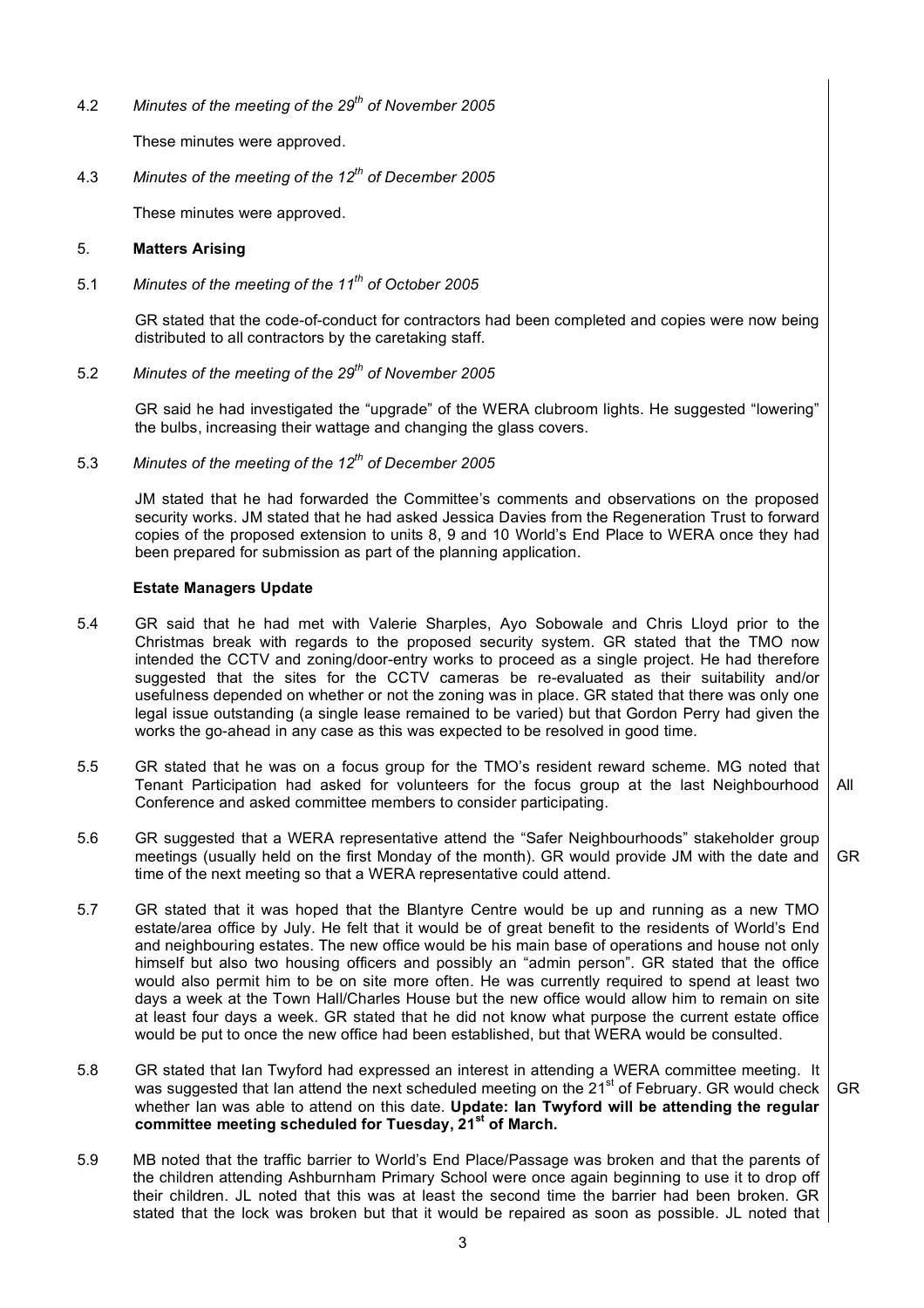even when the gate's lock had been operational the staff from the World's End Nursery continually left it open and unlocked and suggested that the TMO remind them of their responsibilities in this regard. MG asked why the Nursery was permitted to leave their vehicles parked in the area despite having plenty of space within the Nursery. GR said he would discuss these issues with the nursery. 5.10 GR stated that a new clamping contractor had been appointed. Notices would be put up in the relevant parts of the estate. 5.11 JM noted an ever-increasing number of abandoned cars in the resident's car park in Edith Yard. GR said these would be dealt with. 5.12 MB noted that the lights in World's End Place/Passage had not been working of late. GR said he would investigate. MG noted that she and JM had recently met a consultant carrying out a lighting survey of the Piazza and Edith Yard on behalf of the Council as part of the Piazza refurbishment. 5.13 MK noted the amount of smoke/steam been produced from the top of the Greaves Tower chimney. GR and JM stated that this was likely to be steam from the communal boiler and quite harmless. GR then left the meeting. GR GR 6. **Expenses** MG tabled expenses for a number of items for the WERA Clubroom and Christmas gifts. These were approved. 7. **Use of Clubroom** 7.1 *Chelsea Asian Womens Group* JM stated that the Chelsea Asian Womens Group wished to use the room on Friday afternoons for activities directed by a consultant. JM had asked the group to provide a bit more information on the activities that they intended to carry out from the clubroom. The request was otherwise approved. JM would make the necessary arrangements. 7.2 *Labour Party Candidates* JM stated that Lee Jameson, one of the Labour Party candidates for the upcoming local elections, had contacted him. The candidates wished to use the clubroom on Saturdays from 12pm to 2pm on a fortnightly basis from the 21<sup>st</sup> of January. It was suggested that they start at 12.15pm to give the other group using the room earlier on Saturday mornings enough time to vacate the room and lockup. There was some question as to exactly what the candidates would be using the room for. After some discussion it was decided that JM should try and obtain some more information from Lee as to exactly what they intended to use the room before the committee would come to a final decision. 7.3 *Al-Anon* JM stated that a second Al-Anon group had asked to use the room from 5.30pm to 7.30pm on Sunday evenings. The request was approved. JM would make the necessary arrangements. 7.4 *Stroke Association* JM stated that the Stroke Association group using the clubroom on Thursday mornings had asked to use the room for a "catered meal" sometime in July. JM stated that he had already told them that parties and other such social functions were not permitted but had agreed to present their request to the committee. After some discussion it was decided that no exceptions could be made and that the group could not use the room for this purpose. A number of committee members offered to help find alternative accommodation in the area if it would help. JM would inform the group. JM JM JM JM 8. **Meetings Attended** 8.1 *Contractor Co-ordination Meeting*

The minutes of the meeting held on the  $7<sup>th</sup>$  of December were now available from the reading tray.